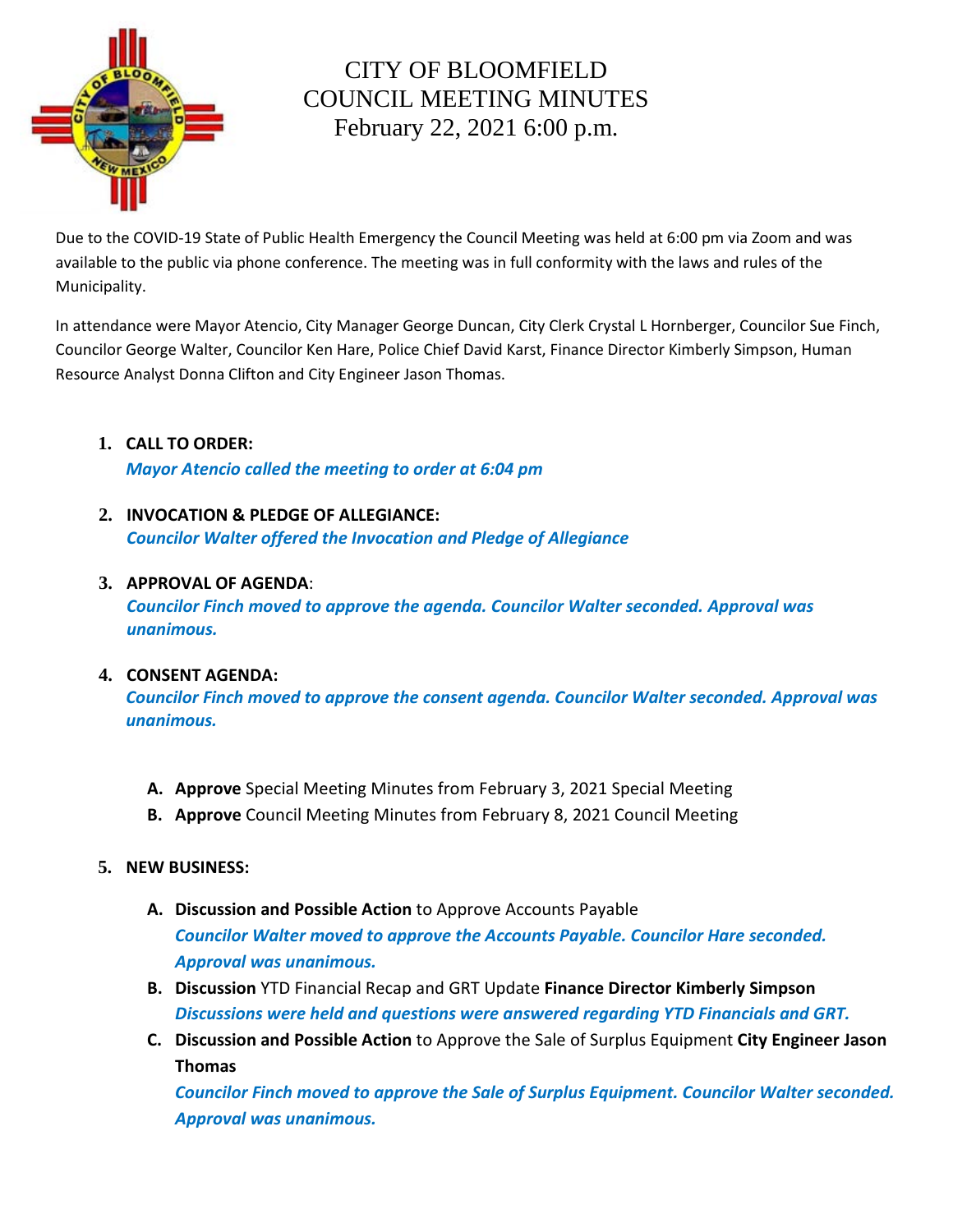- **D. Discussion and Possible Action** to Adopt **Ordinance 504** An Ordinance Relating to Offenses **Police Chief David Karst**  *Councilor Finch moved to approve Ordinance 504. Councilor Walter seconded. Approval was unanimous.*
- **E. Discussion and Possible Action** to Adopt **Ordinance 505** An Ordinance Relating to Motor Vehicles Traffic Administration and Enforcement **Police Chief David Karst** *Councilor Finch moved to approve Ordinance 505. Councilor Walter seconded. Approval was unanimous.*
- **F. Discussion and Possible Action** to Approve an Agreement with the Bloomfield Irrigation District **City Manager George Duncan**

*Mayor Atencio called for a motion to amend the agenda moving Item F until after closed session. Councilor Finch moved to approve. Councilor Hare seconded. Approval was unanimous.* 

- **6. UNFINISHED BUSINESS:** *There was no unfinished business.*
- **7. PUBLIC INPUT** (*Limited to five [5] minutes per person*)**:** 
	- **A. Comments** from the Public *Gloria Hare voiced her concerns with the COVID 19 vaccine and offered information and handouts to those who were interested.*

*Collen Reed, Greg Dunn, Shirley Curtis, Elle Vasquez, and Dwayne Robinson attended the meeting via phone. They voiced their concerns regarding the pool and their desire to have it open.* 

**B. Comments** from Department Heads and/or Council

*Mayor Atencio made comments regarding her and City Manger George Duncan's meeting with Theresa Ledger Fernandez, hiring a new CEO for the Boys and Girls Club, and the Mayors Ball.* 

## **8. CLOSED SESSION:**

# *At 6:56 pm Mayor Atencio called for a motion to go into closed session. Councilor Finch moved to approve. Councilor Walter seconded. Approval was unanimous.*

The City Council may go into closed executive session pursuant to the provisions of the New Mexico Open Meetings Act, New Mexico State Statute Section 10-15-1(H)(6) to discuss one-source exception for purchases over \$2,500.00 and Section 10-15—1(H)(6) to discuss the purchase, acquisition, or disposition of water rights.